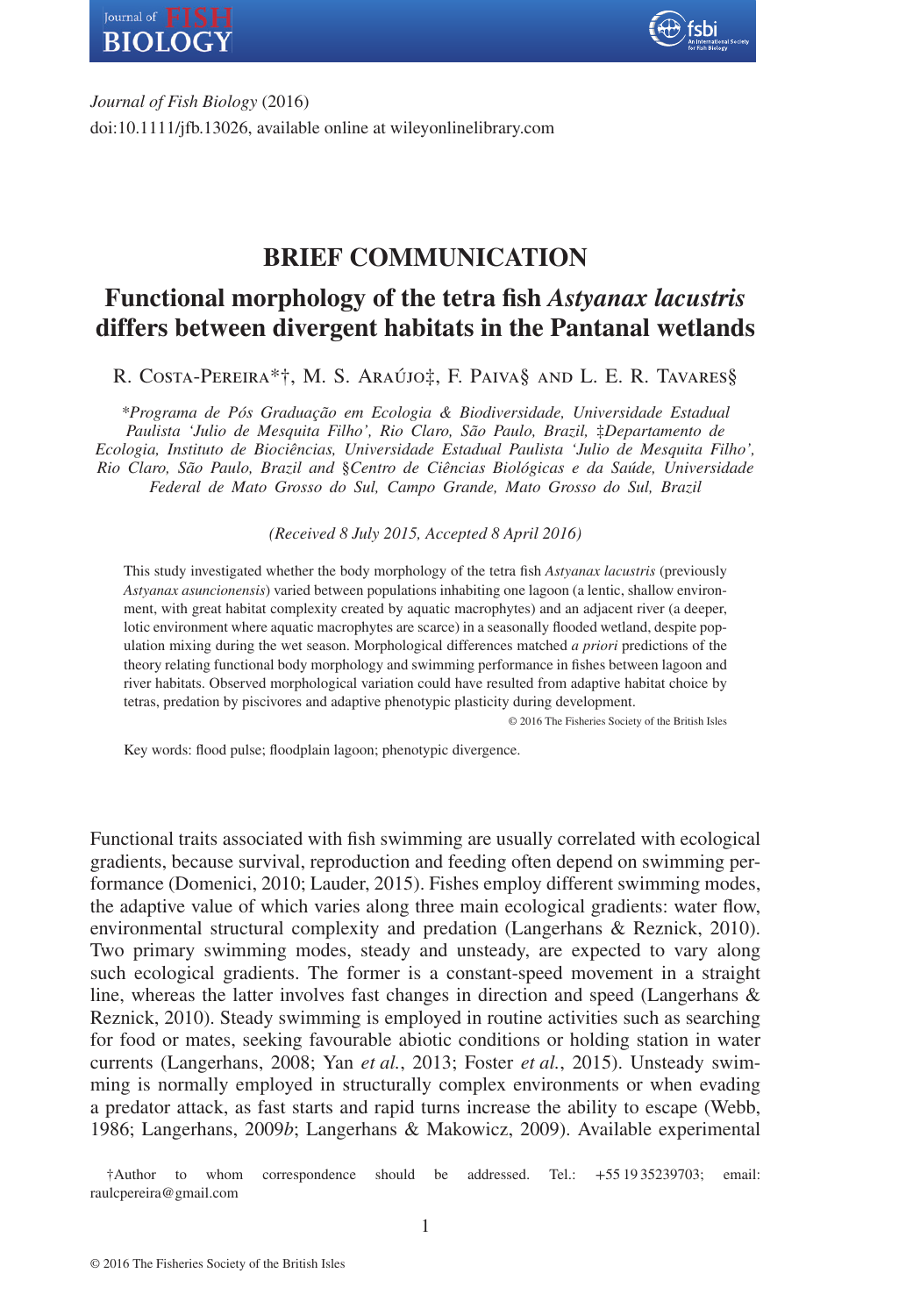

Fig. 1. The (a) Miranda River and (b) Medalha Lagoon in southern Pantanal, Brazil, during the dry season, showing the differences in habitat complexity and water flow. (c) A scheme representing the seasonal dynamics of connection and isolation between the Medalha Lagoon and the Miranda River.  $X_{\mathbf{g}+1}$ , sampling locations; , sampling season.

work indicates that steady swimming is facilitated by more streamlined bodies (deep anterior region with a relatively small caudal peduncle) because of associated drag, whereas body shapes with greater posterior body allocation (larger caudal peduncle and fin, and smaller anterior region) maximize thrust and stability, facilitating unsteady swimming performance (Blake, 2004; Langerhans & Reznick, 2010). Because these two primary swimming modes cannot be optimized simultaneously by a given fish design, fishes inhabiting contrasting environments are expected to have different body morphologies (Langerhans & Reznick, 2010; Yan *et al.*, 2013).

The Pantanal wetland is one of the largest and most pristine wetlands in the world, covering around 140 000 km2 in the centre of South America. Two particular aquatic environments in the Pantanal wetlands present a remarkable contrast in water flow and structural complexity. Floodplain lagoons are lentic and shallow environments, usually with high biomass of floating and submerged aquatic macrophytes (Junk *et al.*, 2011) (Fig. 1), which increases habitat complexity for small fishes (Súarez *et al.*, 2004; Milani *et al.*, 2010), whereas river channels are deeper lotic environments, where aquatic macrophytes are scarce (Junk *et al.*, 2011). River and lagoons are completely isolated during the dry season (from April to October), but connect during the wet season (from November to March) when the wetlands are flooded (Junk *et al.*, 1989, 2006) (Fig. 1), allowing the migration of many fish species from rivers to flooded areas, where they feed and reproduce before returning to their native habitat at the end of the wet season (Winemiller & Jepsen, 1998; Britski *et al.*, 1999).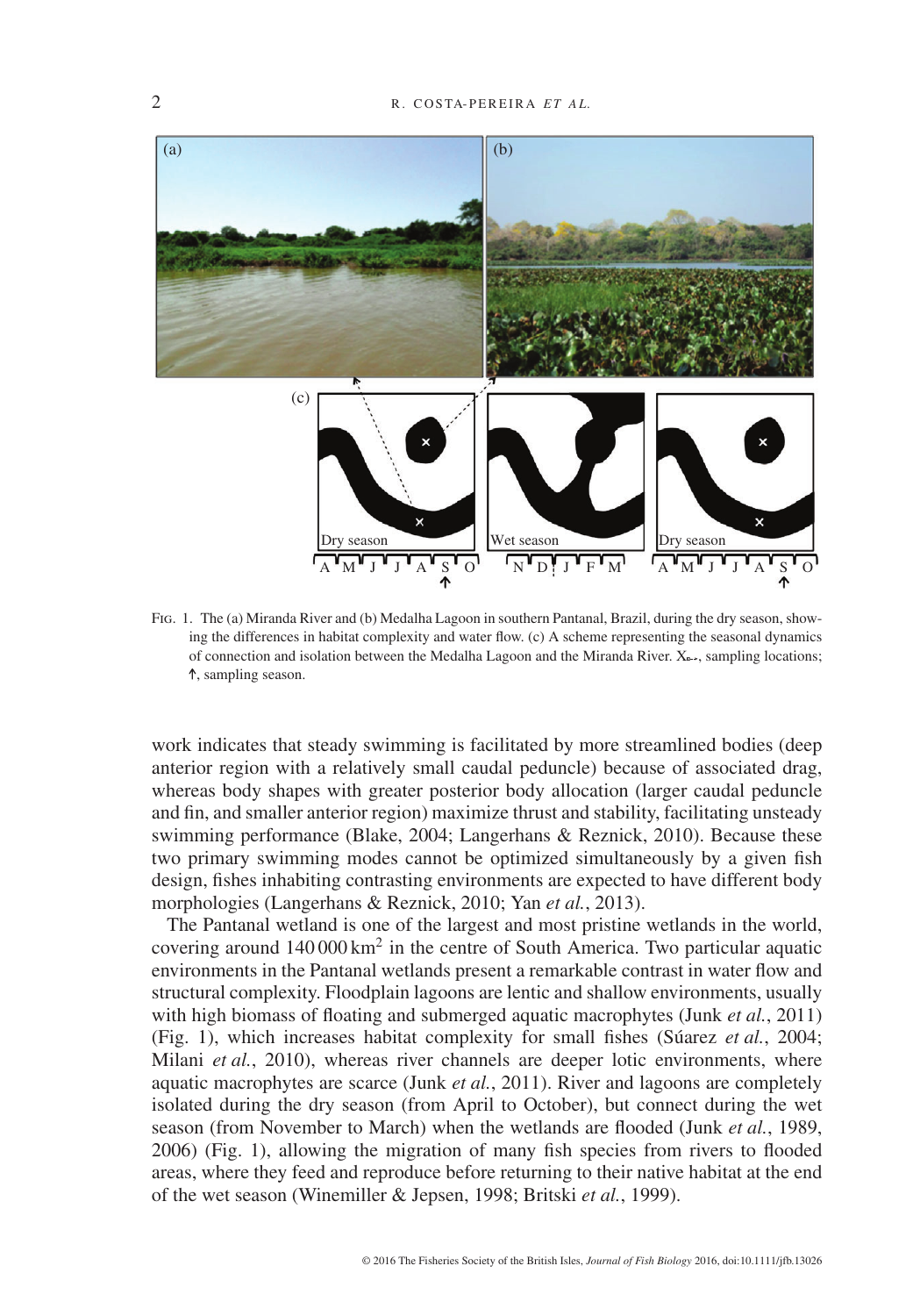Here, the tetra species *Astyanax lacustris* (Lütken 1875), the recently established senior synonym for *Astyanax asuncionensis* Géry 1972 (Lucena & Soares, 2016), a small-bodied ( $\leq$ 12 cm) fish commonly found in the Pantanal wetlands (Fig. S1, Supporting Information), was used to investigate the relationship between functional morphology and divergent habitats in natural populations. This species is not only found in rivers, but also occurs in lagoons, at lower abundances (Heckman, 1998; Willink *et al.*, 2000). In the Pantanal wetlands, the reproductive period of *Astyanax* spp. and several other small fishes is synchronized with the wet season, when they migrate to lentic environments to reproduce (Heckman, 1998; da Silva *et al.*, 2010). Because of the contrast between river and lagoon environments, it is expected that individuals in rivers and lagoons differ in body morphology in line with predictions from swimming performance theory (Langerhans & Reznick, 2010). Specifically, individuals in rivers *v*. lagoons should have body morphologies that facilitate steady *v*. unsteady swimming, respectively. On the other hand, the mixture of individuals from these environments caused by seasonal migrations may constrain divergence in body morphology.

Populations of *A*. *lacustris* inhabiting the Miranda River and the nearby Medalha Lagoon (19∘ 34′ 34′′ S; 57∘ 00′ 46′′ W; Fig. 1) were studied. The Miranda River is a major (765 km long,  $44740 \text{ km}^2$  catchment) tributary of the Paraguay River. This meandering river has muddy and high-flow waters with low macrophyte density along its course [Fig. 1(a)]. It flows through an extensive plain in the Pantanal lowlands that is subject to seasonal flooding (Resende, 2000). During the wet season, the water level of the Miranda River increases progressively until it floods adjacent areas, connecting the Medalha and other lagoons to the river. The Medalha Lagoon is one of the many permanent water bodies in the Miranda River floodplain harbouring a population of *A*. *lacustris* and receiving reproductive migrants from the river during the wet season. This lagoon is *c*. 5·4 ha in area and is completely isolated from the Miranda River during the dry season (Costa-Pereira *et al.*, 2014). About 50% of its surface is covered by aquatic macrophytes, mainly *Eichhornia azurea* [Pontederiaceae; Fig. 1(b)], that constitute a microhabitat commonly used by small fishes (47 species of fishes, including *A*. *lacustris*) as feeding sites and refuge from predators (Severo-Neto *et al.*, 2015).

Samples were taken from the Miranda River (September 2011, *n*=21 specimens, and 2013,  $n = 44$ ) and the Medalha Lagoon (September 2009,  $n = 13$ , and 2011,  $n = 39$ ) in the dry season, when the latter is isolated. Adult individuals of *A*. *lacustris* were collected using a cast net (mesh size: 30 mm; diameter: 2 m) in both habitats. Sampling was conducted around the perimeter of the Medalha Lagoon near macrophyte beds and along a stretch of *c*. 150 m on one of the margins of the Miranda River. Specimens were euthanized in eugenol and frozen until laboratory processing. Seven morphological traits were measured by the same person with a digital calliper  $(\pm 0.01 \text{ mm})$ , including: standard length  $(L<sub>s</sub>)$ , height of eye at horizontal through pupil, maximum head height, maximum body height, caudal peduncle length, maximum caudal peduncle height and maximum caudal peduncle width (Fig. S1, Supporting Information). To measure caudal-fin area, the caudal region of each individual was photographed using a Nikon D3200 (www.Nikon.com) placed 15 cm from the fish. The fin area was measured using ImageJ software (Schneider *et al.*, 2012).

To analyse body shape variation, all morphological traits were  $log_{10}$  transformed and then size standardized by taking the residuals from a regression of trait values on  $L<sub>s</sub>$  (Sokal & Rohlf, 1981). All residual trait values were normally distributed (Shapiro–Wilk test, all *P*-values*>*0·05). There was no difference in morphology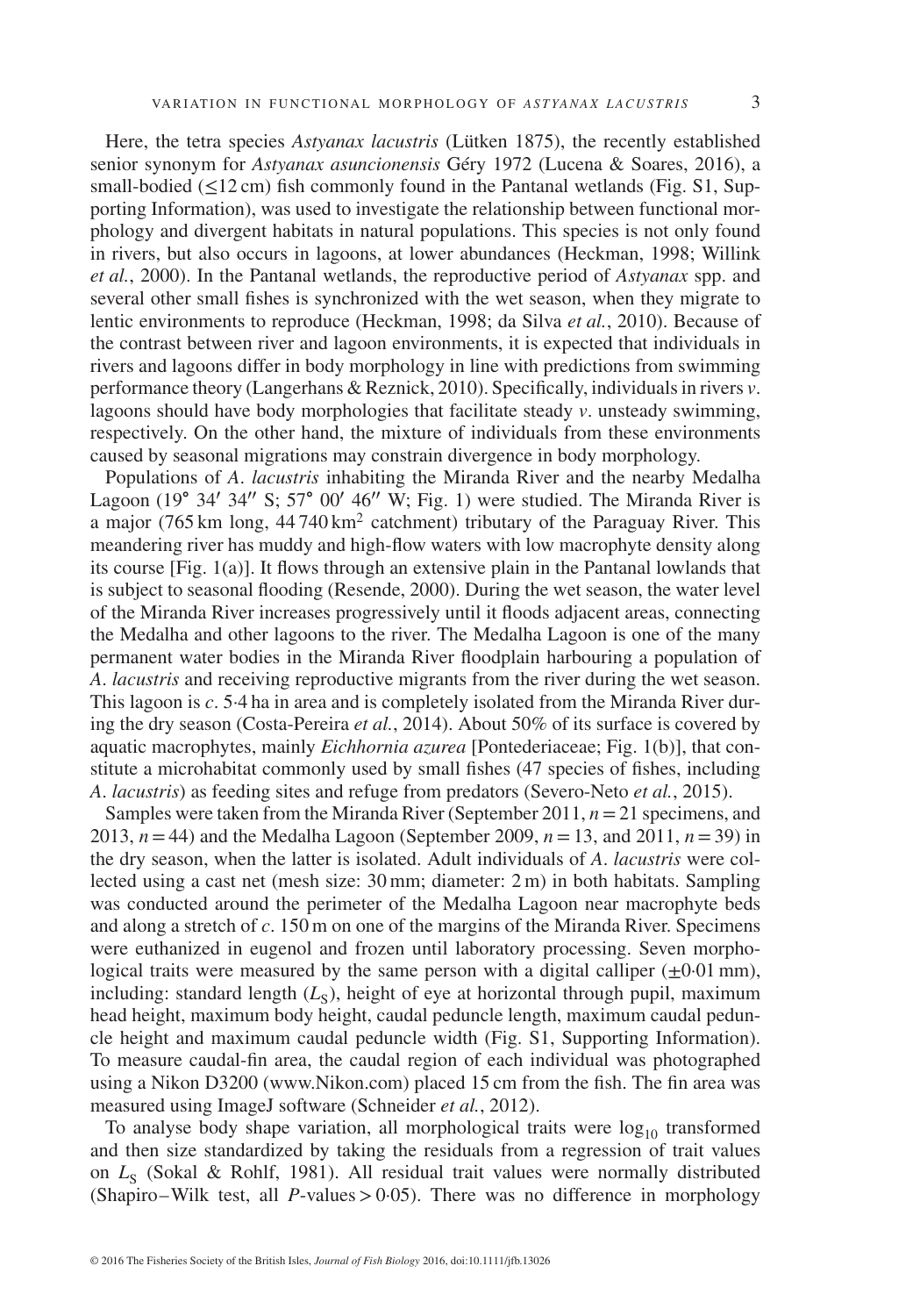within habitats between sampling years (PERMANOVA, lagoon 2009 *v*. 2011:  $P > 0.05$ ; river 2011 *v*. 2013;  $P > 0.05$ ), so that all fish from the same location were pooled in the following analysis.

Morphological differences between individuals inhabiting the Medalha Lagoon and the Miranda River were investigated using PERMANOVA (Anderson, 2006). In order to identify what specific functional traits differed between environments, the residuals of each trait were compared between river and lagoon habitats using ANOVA (including false-discovery rate test to control type I error for multiple tests). As a further description of morphological variation, a principal component analysis (PCA) was performed using residuals of the functional traits that significantly differed among environments. Statistical analyses were performed in R 3.1.1 (R Development Core Team; www.r-project.org) using the package vegan (Oksanen *et al.*, 2013). A model including year nested within habitat as a random effect was also tested but results did not change qualitatively (Table SI, Supporting Information).

Specimens from the river and the lagoon significantly differ in overall morphology (PERMANOVA,  $r^2 = 0.35$ ,  $F_{1,115} = 59.77$ ,  $P < 0.01$ ). When analysed individually, all traits except maximum body height and caudal peduncle height differ between environments (Fig. 2 and Table SII, Supporting Information). The first PC captured 41·6% of the variance in the data (Table SIII, Supporting Information), with negative scores associated with longer caudal peduncles and larger fin areas and positive scores with increased peduncle width (Fig. 3). Consistent with previous results, individuals in the river have more positive scores and those in the lagoon more negative scores.

The observed morphological divergence between river and lagoon habitats matches *a priori* predictions of swimming performance theory (Langerhans & Reznick, 2010). The Medalha Lagoon is a lentic, structurally complex environment where unsteady swimming is expected to be favoured. In line with these expectations, *A*. *lacustris*in this habitat exhibit relatively larger caudal regions and shallower heads. The Miranda River in turn is a high-flow, less structurally complex environment, where steady swimming should be more advantageous. As expected, *A*. *lacustris* in the river exhibited a more fusiform body shape, with smaller caudal regions and deeper heads.

Morphological differences between fish populations inhabiting lentic and lotic habitats have been documented in several species (Langerhans *et al.*, 2003; Foster *et al.*, 2015; Gaston & Lauer, 2015). In the case of *A*. *lacustris*, this divergence is maintained in the presence of seasonal migrations between these contrasting habitats, which should have a homogenizing effect. Different mechanisms might be responsible for the observed divergence in morphology. First, divergence between habitats can be facilitated if river migrants are able to return to their native habitat at the end of the wet season. In many species, including fishes, individuals can actively select habitats where their phenotypes are expected to be optimal, a behaviour called adaptive habitat choice (Chapman *et al.*, 2012, 2015; Edelaar & Bolnick, 2012). For example, in a mark–transplant–recapture experiment using phenotypically distinct lake and stream populations of three-spined stickleback *Gasterosteus aculeatus* L. 1758, 90% of individuals returned to their native habitat (Bolnick *et al.*, 2009). In the Pantanal wetlands, fishes migrate to the floodplains during the wet season, where they take advantage of the abundance of food resources and reproduction sites and return to rivers at the end of the wet season (Junk *et al.*, 2011). If *A*. *lacustris* with steady-swimmer phenotypes comprise most of those leaving the Medalha Lagoon towards the Miranda River, morphological differentiation would be maintained despite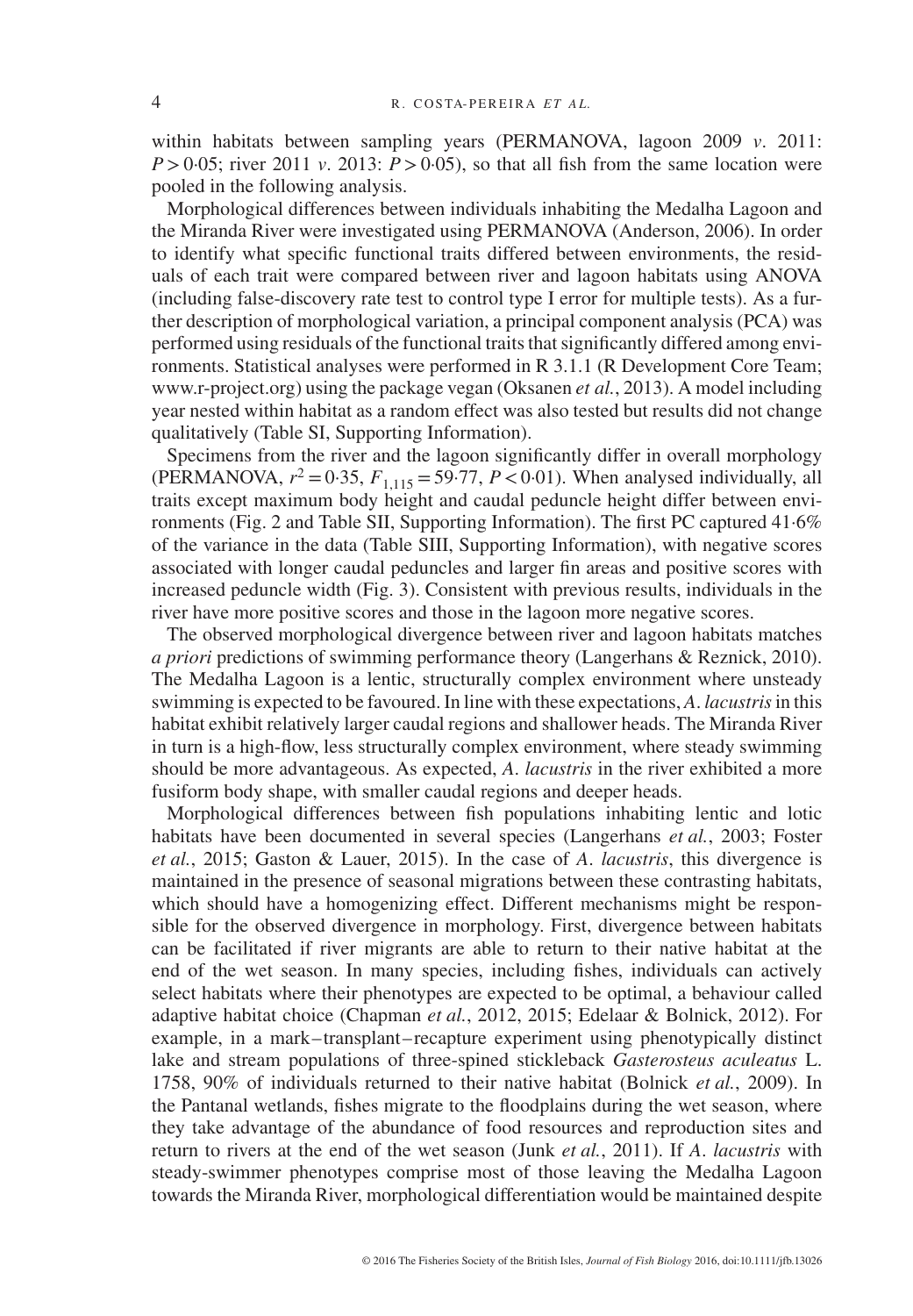

FIG. 2. Boxplots comparing the residual morphology of the tetra *Astyanax lacustris* between the  $(\Box)$  Medalha Lagoon and  $(\Box)$  the Miranda River. Centre lines represent the medians, box limits indicate the interquartile range (IQR) from the 25th and 75th percentiles and whiskers indicate data range.  $\circ$ , outliers;  $\dagger$ , sample means;  $\blacksquare$ , 95% c.i. around the means. Notches represent  $\pm 1.58 \times IQR(\sqrt{n})^{-1}$ , which gives roughly 95% c.i. around medians. Significant differences in means: \**P<*0·05; \*\**P<*0·01; \*\*\**P<*0·001.

seasonal migrations. Capture–mark–recapture techniques could be used in the future in order to test this idea.

Alternatively, some river migrant *A*. *lacustris* may stay in the Medalha Lagoon after it disconnects from the river in the dry season, so that the lagoon population is partly renewed by immigrants every year. In fact, data on helminth parasites of *A*. *lacustris* support this proposition, because the parasite community found in the fish in the lagoon in any given dry season is more similar to that in the previous wet season (R. Costa-Pereira, unpubl. data). Because the Medalha Lagoon was sampled at the peak of the dry season (September; Fig. 1), the observed phenotypic distribution might also reflect the effect of predation in the previous months. Floodplain lagoons in the Pantanal wetlands harbour piscivores [*e*.*g*. the trahira *Hoplias malabaricus* (Bloch 1794) at densities of 500 kg ha<sup>−</sup>1; Resende *et al.*, 1996]. Assuming that predation rates are high in the lagoon in the dry season due to the combined effects of abundant piscivores and decreased water volume (Resende *et al.*, 1996), preferential predation on steady swimmers, which are less capable of evading a predator (Langerhans, 2009*a*),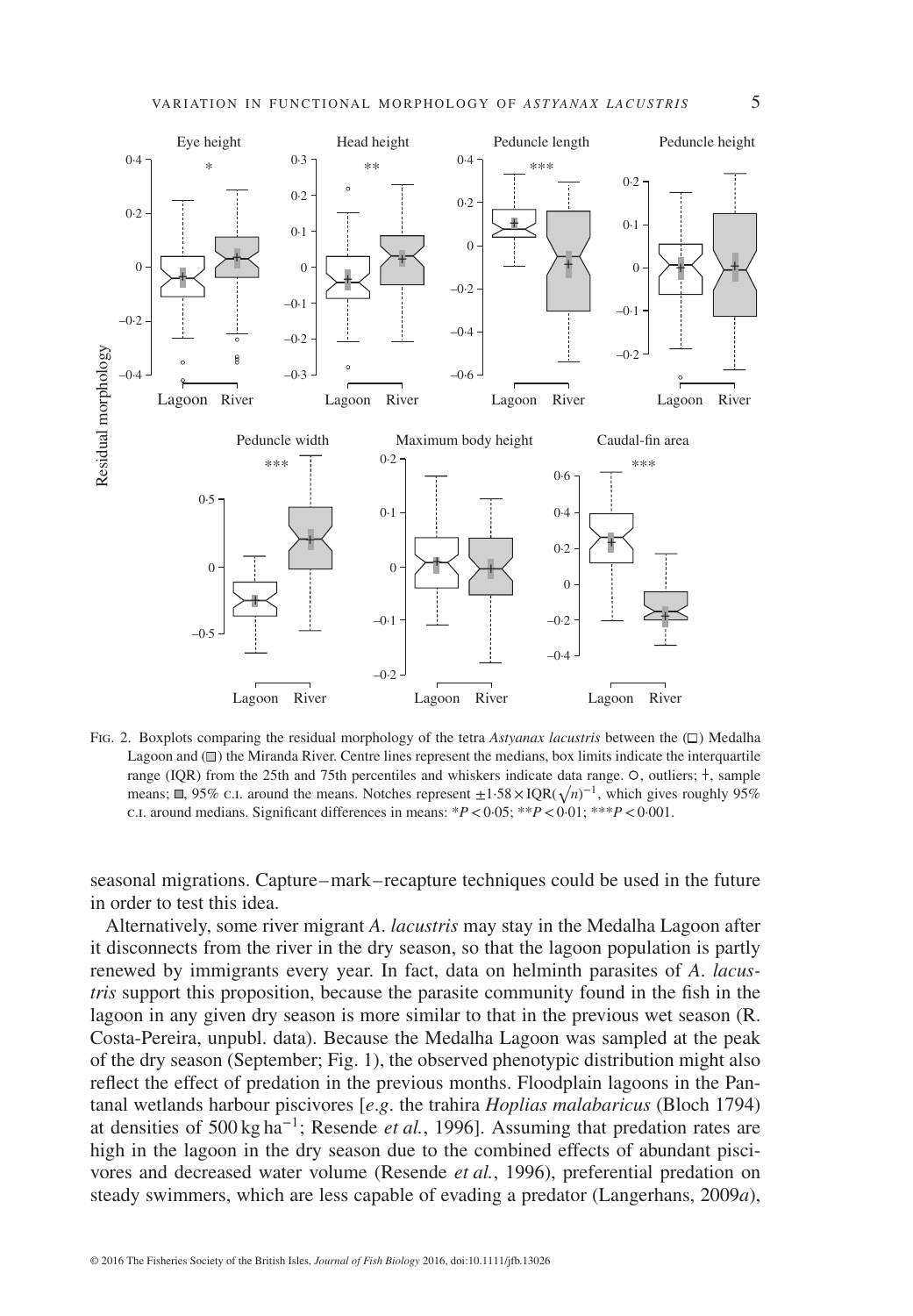

FIG. 3. (a) Biplot of a principal component (PC) analysis (variance explained = 67.9%) on residual morphology of *Astyanax lacustris* in the (O) Medalha Lagoon and in the ( $\bullet$ ) Miranda River. EyH, height of eye at horizontal through pupil; HeH, head height; PeW, peduncle width; PeL, peduncle length; CFA, caudal-fin area. (b) Density plot of the scores of the PC1 axis showing the difference in morphology between habitats:  $(\Box)$  Medalha Lagoon and  $(\Box)$  the Miranda River.

would be predicted to remove this phenotype from the population. An additional line of evidence suggests that predation is intense in the Medalha Lagoon. Eye position is displaced downwards in the fish found in the Medalha Lagoon (Fig. 3). A lower eye position improves the detection of benthic predators, such as *H*. *malabaricus*, and has been interpreted as an adaptation to strong predation pressure (Langerhans & DeWitt, 2004).

Finally, the observed phenotypic divergence may be generated by adaptive phenotypic plasticity during development (McLaughlin & Grant, 1994; Imre *et al.*, 2002). During the wet season, when *A*. *lacustris* reproduce in the floodplain, their larvae develop within macrophyte beds (Milani *et al.*, 2010; Tondato *et al.*, 2010) and disperse passively as macrophyte beds drift through the floodplain (Bulla *et al.*, 2011). When water levels begin to decrease, most of the floating macrophytes are carried to the Miranda River (Pott *et al.*, 2011). A small portion of macrophyte beds, however, remains in floodplain lagoons, where larvae develop. Depending on the degree of developmental plasticity in body morphology, which can be high in fishes (Svanbäck & Eklöv, 2006), individuals that develop in the lagoon might develop into adults with unsteady-swimmer phenotypes, whereas those carried to the river would develop into steady swimmers.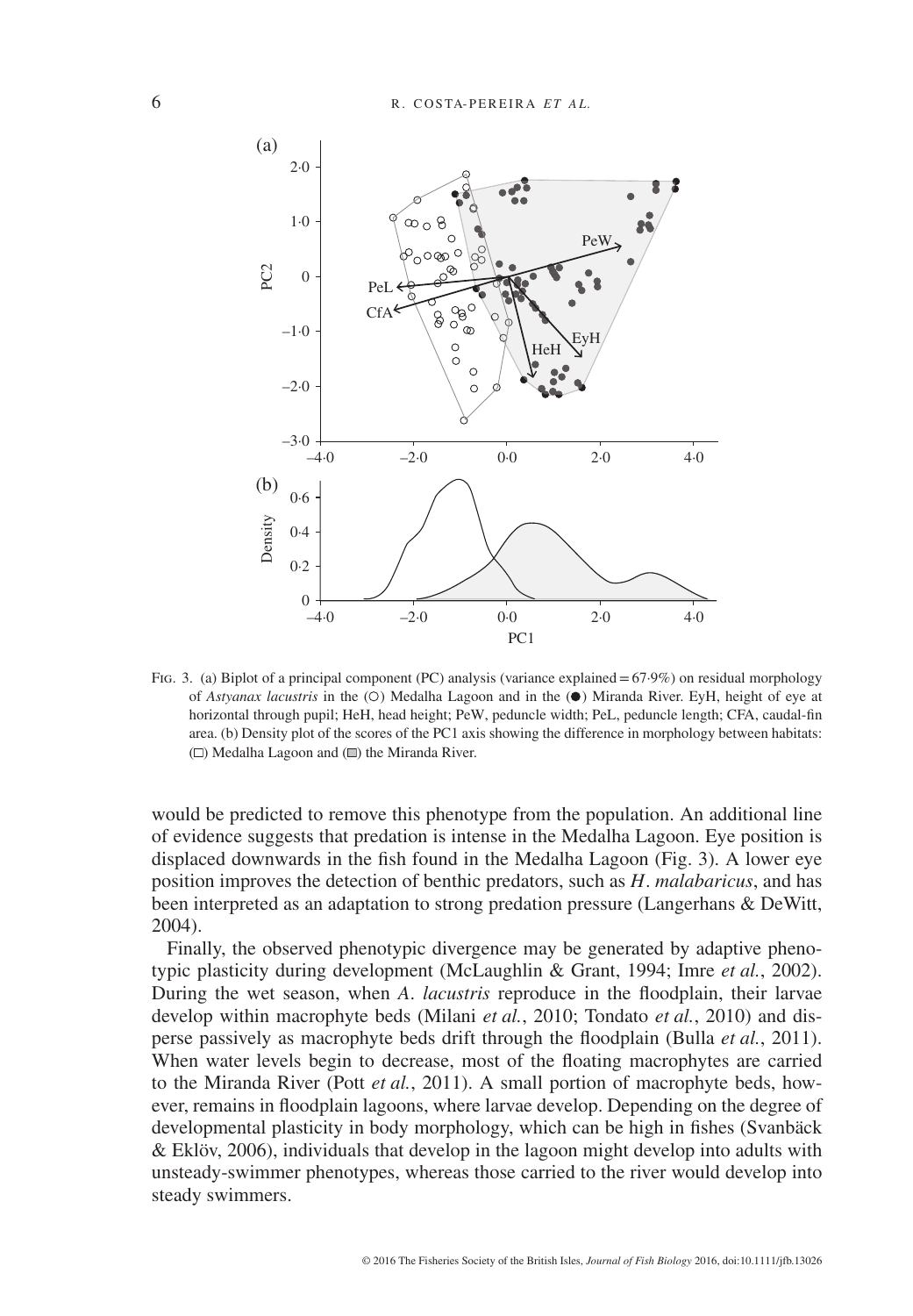In conclusion, the different habitats of the Miranda River and the Medalha Lagoon are associated with divergence in the body morphology of *A*. *lacustris*, in line with *a priori* predictions from swimming performance theory. This divergence could have resulted from combinations of adaptive habitat choice, predation and adaptive phenotypic plasticity, suggesting that these mechanisms can maintain phenotypic variation in organisms inhabiting environmental gradients, even in the presence of migration.

R.C.-P. and M.S.A. are grateful to Fundação de Amparo à Pesquisa do Estado de São Paulo for grants  $\#2014/20924-5$  and  $\#2010/15567-8$ , respectively. F.P. and L.E.R.T. are grateful to Conselho Nacional de Desenvolvimento Científico e Tecnológico for grants # 311018/2013-0 and # 311567/2013-4, respectively.

## **Supporting Information**

Supporting Information may be found in the online version of this paper: **Fig. S1.** Morphological traits measured in the tetra *Astyanax lacustris*: standard length  $(L<sub>s</sub>)$ ; EyH, height of eye at horizontal through pupil; HeH, maximum head height; MBH, maximum body height; PeL, caudal peduncle length; PeH, maximum caudal peduncle height; PeW, maximum caudal peduncle width; CFA, caudal-fin area. Image adapted from Britski *et al.* (1999).

**Table SI.** Results of a nested MANOVA testing the differences in overall morphology of the tetra *Astyanax lacustris* between the Medalha Lagoon and the Miranda River (habitat) including the year of collection (year) nested within habitat as a random effect

**Table SII.** ANOVA results testing the differences in morphological traits in the tetra *Astyanax lacustris* between the Medalha Lagoon and the Miranda River.

**Table SIII.** Loadings and variance explained by PC axes of a PCA on five size-standardized morphological traits of the tetra fish *Astyanax asuncionensis*

### **References**

- Anderson, M. J. (2006). Distance-based tests for homogeneity of multivariate dispersions. *Biometrics* **62,** 245–253.
- Blake, R. W. (2004). Fish functional design and swimming performance. *Journal of Fish Biology* **65,** 1193–1222.
- Bolnick, D. I., Snowberg, L. K., Patenia, C., Stutz, W. E., Ingram, T. & Lau, O. L. (2009). Phenotype-dependent native habitat preference facilitates divergence between parapatric lake and stream stickleback. *Evolution* **63,** 2004–2016.
- Britski, H. A., de Silimon, K. Z. d. S. & Lopes, B. S. (1999). *Peixes do Pantanal: manual de identificação*. Corumbá, MS: Embrapa-CPAP.
- Bulla, C. K., Gomes, L. C., Miranda, L. E. & Agostinho, A. A. (2011). The ichthyofauna of drifting macrophyte mats in the Ivinhema River, upper Paraná River basin, Brazil. *Neotropical Ichthyology* **9,** 403–409.
- Chapman, B. B., Hulthén, K., Brodersen, J., Nilsson, P. A., Skov, C., Hansson, L. A. & Brönmark, C. (2012). Partial migration in fishes: causes and consequences. *Journal of Fish Biology* **81,** 456–478.
- Chapman, B. B., Hulthén, K., Brönmark, C., Nilsson, P. A., Skov, C., Hansson, L. A. & Brodersen, J. (2015). Shape up or ship out: migratory behaviour predicts morphology across spatial scale in a freshwater fish. *Journal of Animal Ecology* **84,** 1187–1193.
- Costa-Pereira, R., Paiva, F. & Tavares, L. E. R. (2014). Variation in the parasite community of the sardine fish *Triportheus nematurus* (Actinopterygii: Characidae) from the Medalha lagoon in the Pantanal wetland, Brazil. *Journal of Helminthology* **88,** 272–277.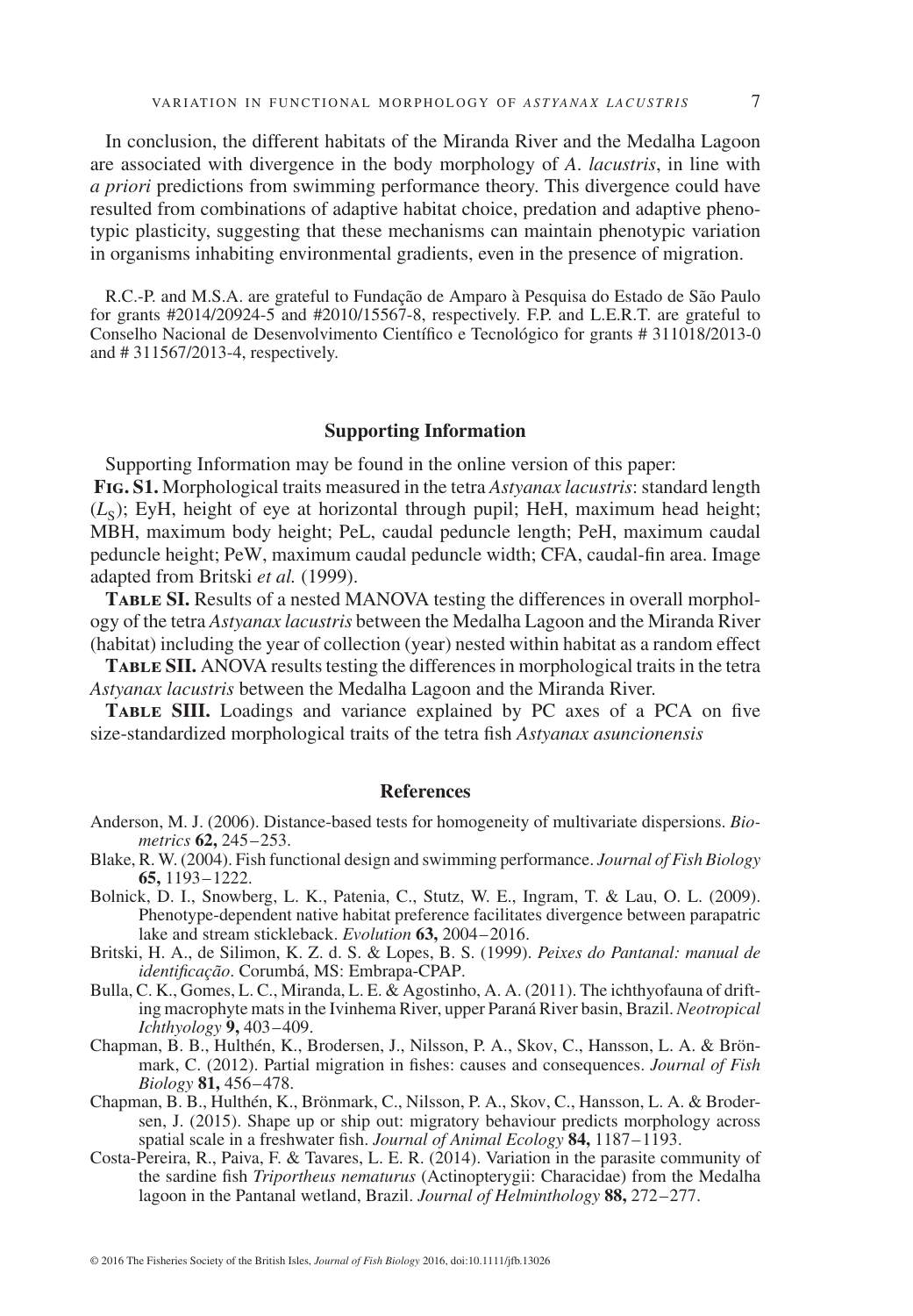Domenici, P. (2010). *Fish Locomotion: An Eco-Ethological Perspective*. Boca Raton, FL: CRC Press.

- Edelaar, P. & Bolnick, D. I. (2012). Non-random gene flow: an underappreciated force in evolution and ecology. *Trends in Ecology & Evolution* **27,** 659–665.
- Foster, K., Bower, L. & Piller, K. (2015). Getting in shape: habitat-based morphological divergence for two sympatric fishes. *Biological Journal of the Linnean Society* **114,** 152–162.
- Gaston, K. A. & Lauer, T. E. (2015). Morphometric variation in bluegill *Lepomis macrochirus* and green sunfish *Lepomis cyanellus* in lentic and lotic systems. *Journal of Fish Biology* **86,** 317–332.
- Heckman, C. W. (1998). *The Pantanal of Poconé: Biota and Ecology in the Northern Section of the World's Largest Pristine Wetland*. Heidelberg: Springer Science & Business Media.
- Imre, I., McLaughlin, R. L. & Noakes, D. L. G. (2002). Phenotypic plasticity in brook charr: changes in caudal fin induced by water flow. *Journal of Fish Biology* **61,** 1171–1181.
- Junk, W. J., Bayley, P. B. & Sparks, R. E. (1989). The flood pulse concept in rive floodplain systems. *Canadian Journal of Fisheries and Aquatic Sciences* **106,** 110–127.
- Junk, W., da Cunha, C., Wantzen, K., Petermann, P., Strüssmann, C., Marques, M. & Adis, J. (2006). Biodiversity and its conservation in the Pantanal of Mato Grosso, Brazil. *Aquatic Sciences* **68,** 278–309.
- Junk, W. J., Wantzen, K. M., Nunes da Cunha, C. & da Silva, C. J. (2011). *The Pantanal: Ecology, Biodiversity and Sustainable Management of a Large Neotropical Seasonal Wetland*. Sofia: Pensoft.
- Langerhans, R. B. (2008). Predictability of phenotypic differentiation across flow regimes in fishes. *Integrative and Comparative Biology* **48,** 750–768.
- Langerhans, R. B. (2009*a*). Morphology, performance, fitness: functional insight into a post-Pleistocene radiation of mosquitofish. *Biology Letters* **5,** 488–491.
- Langerhans, R. B. (2009*b*). Trade-off between steady and unsteady swimming underlies predator-driven divergence in *Gambusia affinis*. *Journal of Evolutionary Biology* **22,** 1057–1075.
- Langerhans, R. B. & DeWitt, T. J. (2004). Shared and unique features of evolutionary diversification. *American Naturalist* **164,** 335–349.
- Langerhans, R. B. & Makowicz, A. M. (2009). Shared and unique features of morphological differentiation between predator regimes in *Gambusia caymanensis*. *Journal of Evolutionary Biology* **22,** 2231–2242.
- Langerhans, R. B. & Reznick, D. N. (2010). Ecology and evolution of swimming performance in fishes: predicting evolution with biomechanics. In *Fish Locomotion: An Eco-Ethological Perspective* (Domenici, P., ed), pp. 200–248. Enfield, NH: Science Publishers.
- Langerhans, R. B., Layman, C. A., Langerhans, A. K. & DeWitt, T. J. (2003). Habitat-associated morphological divergence in two Neotropical fish species. *Biological Journal of the Linnean Society* **80,** 689–698.
- Lauder, G. V. (2015). Fish locomotion: recent advances and new directions. *Annual Review of Marine Science* **7,** 521–545.
- Lucena, C. A. S. de & Soares, H. G. (2016). Review of species of the *Astyanax bimaculatus* "caudal peduncle spot" subgroup sensu Garutti & Langeani (Characiformes, Characidae) from the rio La Plata and rio São Francisco drainages and coastal systems of southern Brazil and Uruguay. *Zootaxa* **4072,** 101–125.
- McLaughlin, R. & Grant, J. A. (1994). Morphological and behavioural differences among recently-emerged brook charr, *Salvelinus fontinalis*, foraging in slow- *vs*. fast-running water. *Environmental Biology of Fishes* **39,** 289–300.
- Milani, V., Machado, F. d. A. & Silva, V. C. F. e. (2010). Assembléias de peixes associados às macrófitas aquáticas em ambientes alagáveis do Pantanal de Poconé, MT, Brasil. *Biota Neotropica* **10,** 261–270.
- Oksanen, J., Blanchet, F. G., Kindt, R., Legendre, P., Minchin, P. R., O'Hara, R. B., Simpson, G. L., Solymos, P., Stevens, M. H. H. & Wagner, H. (2013). vegan: Community Ecology Package. R package. Available from: http://CRAN.R-project.org/package=vegan
- Pott, V., Pott, A., Lima, L., Moreira, S. & Oliveira, A. (2011). Aquatic macrophyte diversity of the Pantanal wetland and upper basin. *Brazilian Journal of Biology* **71,** 255–263.
- Resende, E. K. d. (2000). Trophic structure of fish assemblages in the Lower Miranda River, Pantanal, Mato Grosso do Sul State, Brazil. *Revista Brasileira de Biologia* **60,** 389–403.